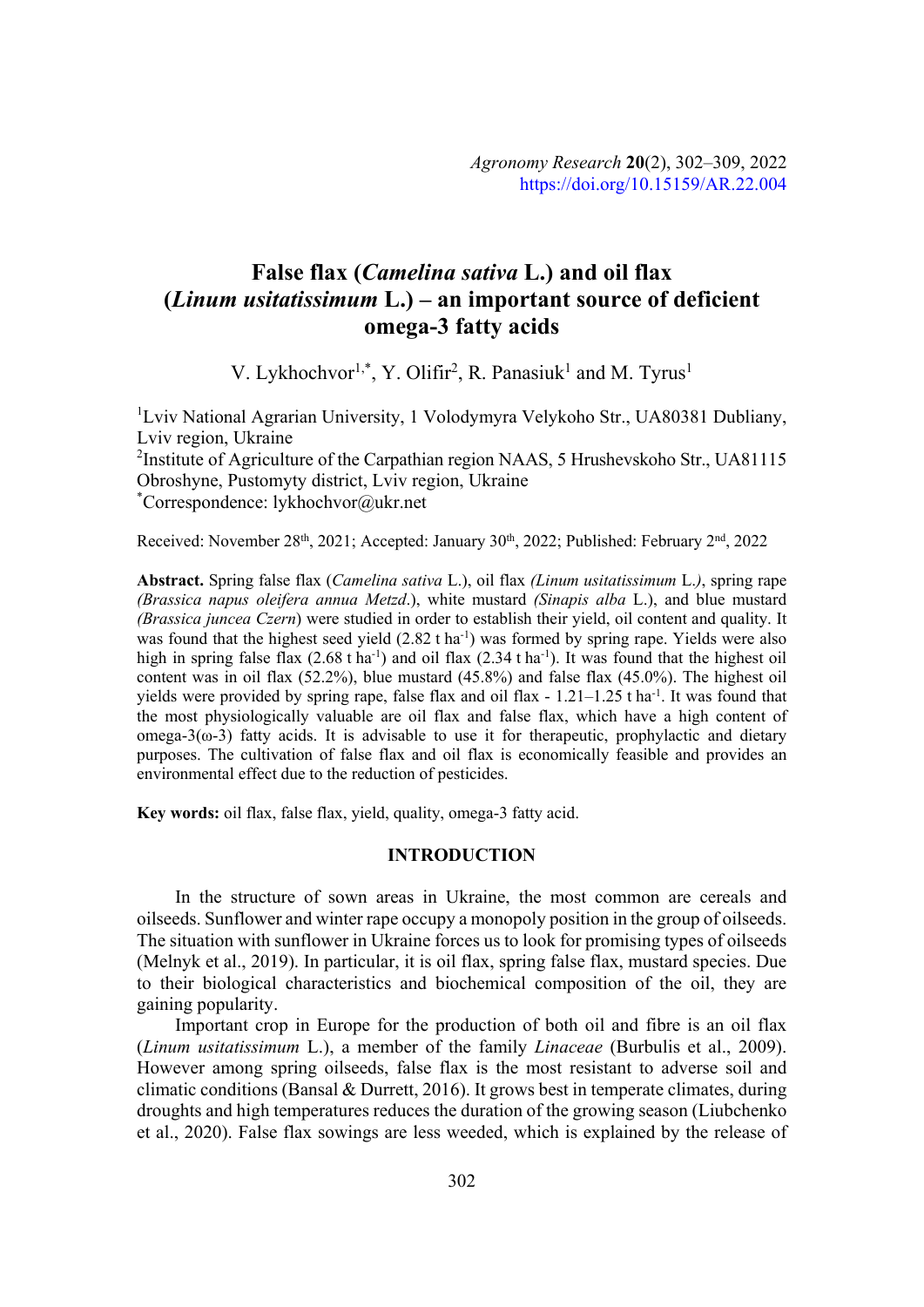essential oils by false flax plants', which inhibits the growth of weeds from the stem phase to full maturity of the seeds. It is practically not affected by pests and diseases, so it requires almost no pesticides, which is of great environmental importance (Prakhova, 2013; Shteinyk, 2016). Unlike spring rape, it is also characterized by high resistance of pods to cracking and shedding of seeds.

The restoration of false flax selection occurred mainly due to the high content of omega-3 fatty acids (Chen et al., 2015; Obour et al., 2017). False flax oil contains also other important polyunsaturated fatty acids, has high content of vitamins, is high resistant to oxidation, so it is therapeutic and dietary (Lykhochvor et al., 2016). It should be noted that false flax oil is more resistant to oxidation than usual flax oil. The most common vegetable oils (olive, sunflower, corn) do not contain omega-3, it is also not enough in oils from hemp, rape, soybeans.

The quality of false flax oil is most affected by the high content of alpha-linolenic omega-3 fatty acid, which is in the range of 34.8–41.6%. The second place occupies oleic acid (Maršalkienė et al., 2020). According to other data, the content of omega-3 fatty acids reached 50.2% (Lykhochvor, 2017), and in some varieties - 75% (Drozd, 2011).

For food purposes are used vegetable oils, which contain oleic, alpha-linoleic and linolenic fatty acids. The human body is able to synthesize saturated fatty acids. However, it is not able to synthesize polyunsaturated fatty acids - linoleic (omega-6) and alpha-linolenic (omega-3). Therefore, they must enter the body daily with food. It should be noted that if there are no problems with omega-6 supply (moreover, it is too much), then omega-3 supply is in significant deficit (Mišurcová et al., 2011).

Omega-3 (C 18:3, n3) includes alpha-linolenic ( $\alpha$ -linolenic), docosahexaenoic and eicosapentaenoic acids. Their healing properties are extremely valuable for the human body. Omega-6 (C 18:2, n6) include linoleic, arachidonic and gamma-linolenic ( $\gamma$ -linolenic) acids. It has valuable medical properties, but its positive effects are revealed only by the correct ratio between omega-6 and omega-3. Omega-9 (C 18:1, n9) includes oleic acid. It has a number of medical and protective properties. It should be noted that the human body is able to produce omega-9 at the presence of omega-3 and omega-6 fatty acids.

In some countries of the world, false flax is known as gold of pleasure (Košir, 2013). Growing technology affects the productivity of false flax. Thus, the yield of false flax seeds increases and the oil content decreases with increasing nitrogen application rate (Waraich et al., 2013).

In the conditions of climate change it is expedient to grow new crops, in particular *Camelina sativa* L. The highest yield of *Camelina sativa* L. was by the application of N90 (Kakabouki et al., 2020).

It appears that spring turnip rape (*Brassica rapa L. var. oleifera*) and *Camelina* sativa L. can both be successfully cultivated with different levels of nitrogen and sulphur supply. *Camelina sativa* L. can be an alternative in organic production due to fewer problems with harmful pests, compared with the traditional oilseed crops, rape and turnip rape (Henriksen et al., 2009).

Oil flax has prospects for expanding sown areas (Kiryluk & Kostecka, 2020). Flax oil has the higher content of alpha-linolenic omega-3 fatty acid among oilseeds - 40–57%. Flax seeds and oil are also used as medicines. The oil is used to prepare the drug linetol for the treatment and prevention of atherosclerosis. However, it should be borne in mind that oil flax is more soil demanding than false flax.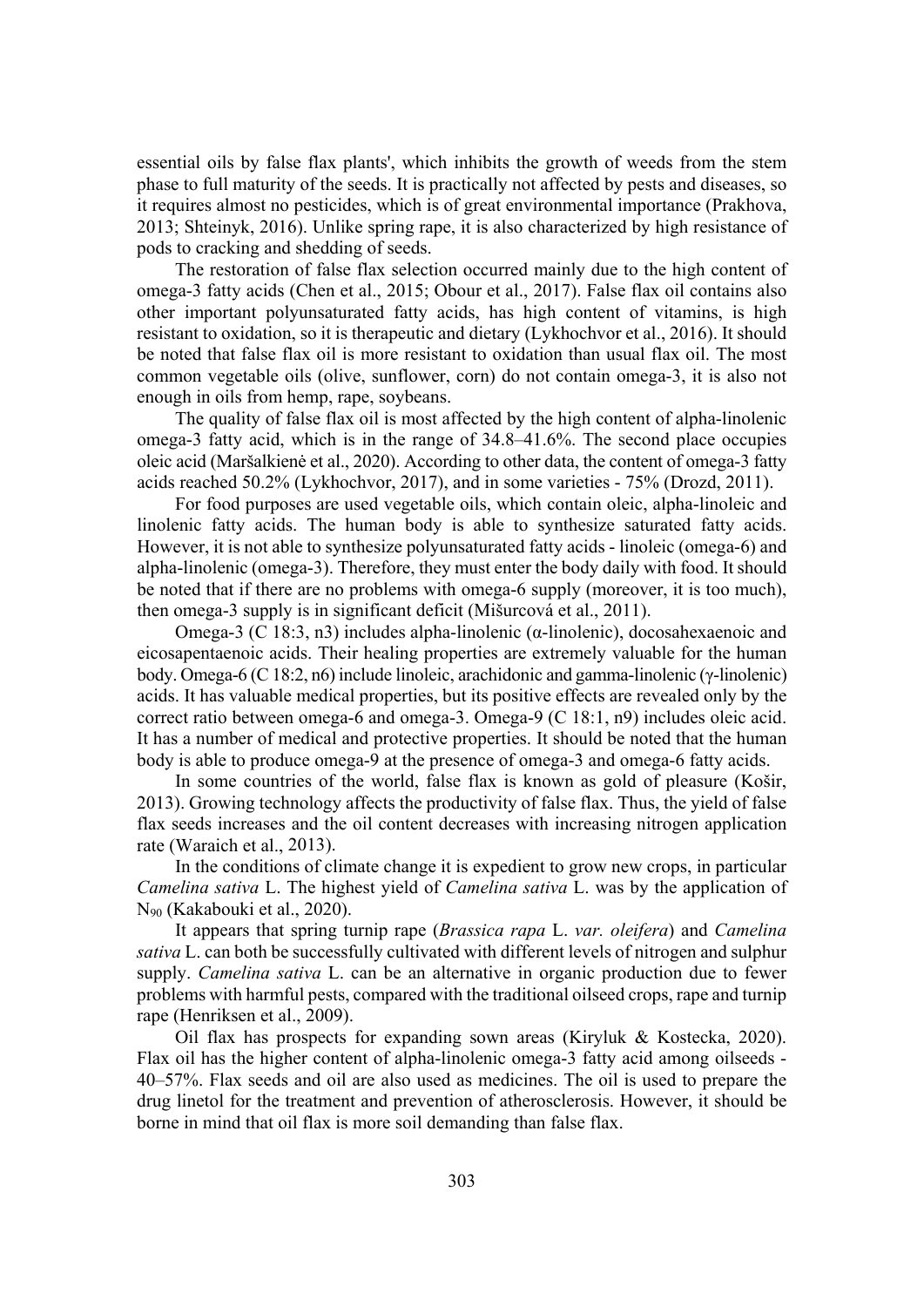The aim of the research was to establish the feasibility of growing oil flax and false flax and to investigate the content of oil and fatty acids in their crops as an alternative to sunflower and rapeseed.

## **MATERIALS AND METHODS**

Research was conducted on the fields of Lviv National Agrarian University on dark gray-podzolic light-loamy soil. The content of humus in the arable layer (according to the method of Tyurin in the modification of Nikitin) - 2.1%, pH of the salt extract - 6.0. The content of easily hydrolysed nitrogen (according to Cornfield) was 105, mobile phosphorus compounds (according to Chirikov) - 140, exchangeable potassium (according to Chirikov) -  $120 \text{ mg kg}^{-1}$  of soil.

Spring false flax (*Camelina sativa L.*), oil flax *(Linum usitatissimum L.)*, spring rape (*Brassica napus oleifera annua Metzd.*), white mustard *(Sinapis alba L.*), blue mustard (*Brassica juncea Czern.*) were sown in order to establish their yield, oil content and quality.

The main elements of cultivation technology were as follows. Precursor was winter wheat. Tillage began with stubble peeling, plowing and spring pre-sowing cultivation. Depth of sowing - 2 cm with a seeder SN-16A, rows distance - 15 cm. The terms of sowing depended on the spring time: April 3, 2018, March 20, 2019, April 3, 2020. The rates of fertilizers application were  $N_{60}P_{30}K_{60}$ . Phosphorus and potassium fertilizers were applied by plowing, nitrogen - by cultivation.

The placement of plots was systematized, repeated three times. The total plot area was 60 m<sup>2</sup>, the accounting area - 50 m<sup>2</sup>. Yield accounting was performed in the phase of full maturity by the method of sub-section threshing with a Sampo-500 combine and weighing from each accounting area.

The total oil content in the seeds was determined by the mass of dry non-fat residue using a standardized reference method in a Soxhlet apparatus by extraction in a water bath for 8–10 hours. Petroleum ether with a boiling point of 40–65 °C was used as the organic solvent.

Determination of the oil fatty acid composition was performed by a Paisker modified method of gas chromatography of fatty acids' methyl esters on a chromatograph 'Chrom-5' (Czech Republic) with flame-ionization detector in isothermal mode. Chromatography conditions: 3.5 m glass columns with an internal diameter 3 mm, filled with sorbent Chromosorb WAW 100-120 mesh with a mixture of stationary phases SP-2300 2%, SP-2310 3%. Gas flow rate 35 mL min<sup>-1</sup>, air flow rate - 300 mL min<sup>-1</sup>, carrier gas - nitrogen. The temperature of the column - 200 °C, the evaporator temperature - 230 °C, the flame ionization detector temperature - 240 °C. Chart ribbon speed 200 mm  $h^{-1}$ , scale sensitivity 10-9A, sample volume 5 µl. The fatty acids were identified by peaks on a gas chromatogram, comparing their retention time with the retention time of the peaks of standard pure substances with a known qualitative and quantitative composition. Quantitative estimation of the fatty acid spectrum was performed by the method of the peak areas' normalization of ethylated derivatives and their composition was determined in percent.

Mathematical and statistical processing of research results was carried out by the variance method using Microsoft Excel and Statistica 6.0. The data in the tables and figures are presented as the arithmetic mean value with standard deviation  $(x \pm SD)$ .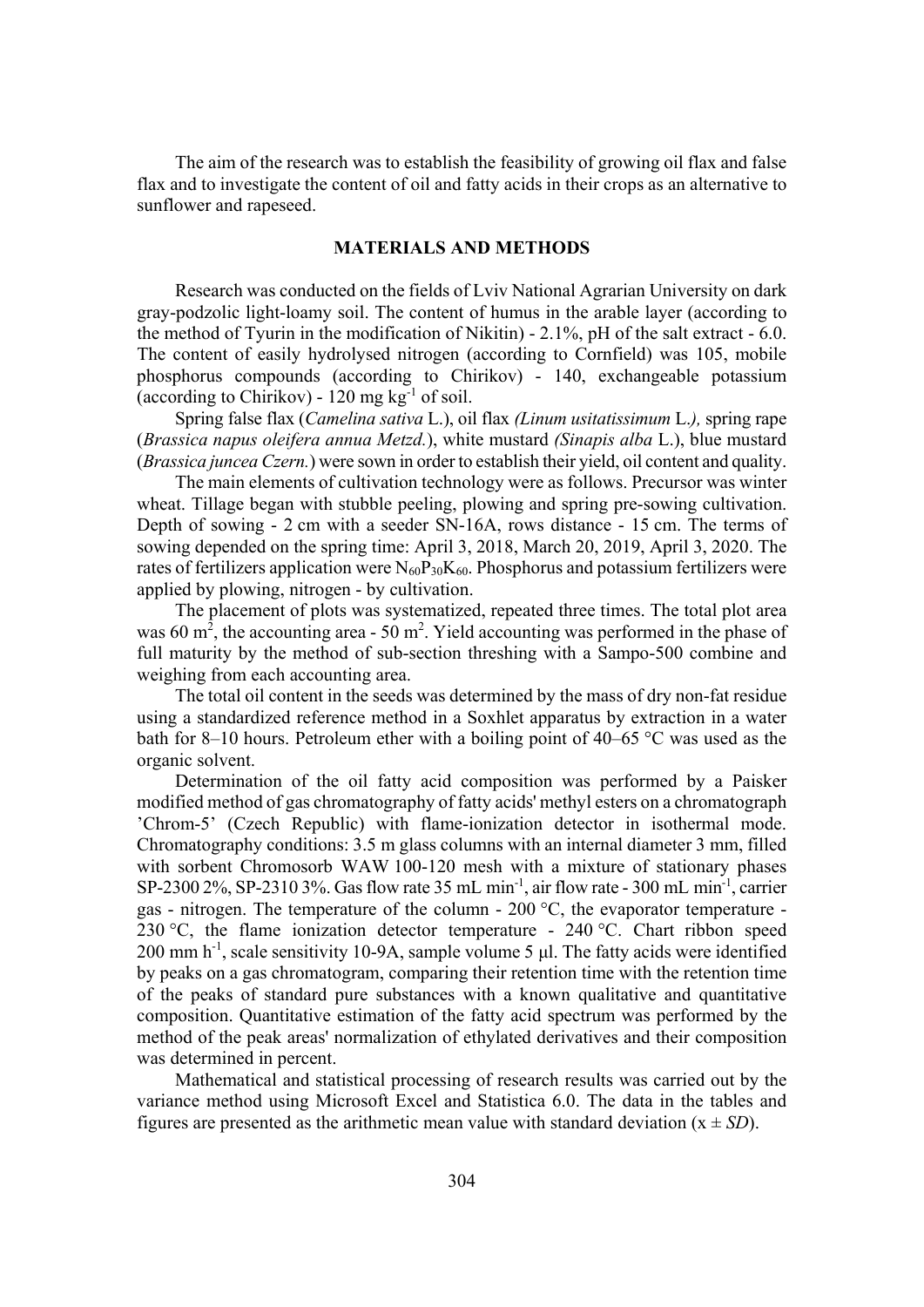#### **RESULTS AND DISCUSSION**

The most productive among the studied spring oilseeds is spring rape  $-2.82$  t ha<sup>-1</sup> (Table 1). The high yield can be explained both by the greater productivity potential of varieties and hybrids of this crop and the existence of more advanced cultivation technologies. The lowest seed yield on average for three years with the same technology was obtained during growing white mustard -  $1.82$  t ha<sup>-1</sup> and blue mustard -  $1.91$  t ha<sup>-1</sup>. It should be noted that the yield of spring false flax was at the level of rapeseed, it decreased by only  $0.14$  t ha<sup>-1</sup>.

| <b>There</b> is seen there of spring onseeds, $\lim_{n \to \infty}$ , $\lim_{n \to \infty}$ |                    |                                                                                    |                                     |                    |          |  |  |  |
|---------------------------------------------------------------------------------------------|--------------------|------------------------------------------------------------------------------------|-------------------------------------|--------------------|----------|--|--|--|
| Crop                                                                                        | Yield              |                                                                                    |                                     |                    |          |  |  |  |
|                                                                                             | 2018               | 2019                                                                               | 2020                                | Average            | Increase |  |  |  |
| Spring false flax                                                                           | $2.83 \pm 0.12$ ** | $2.60 \pm 0.10**$                                                                  | $2.61 \pm 0.19**$                   | $2.68 \pm 0.20$ ** | 0.14     |  |  |  |
| (Camelina sativa L.)                                                                        |                    |                                                                                    |                                     |                    |          |  |  |  |
| Oil flax                                                                                    | $2.50 \pm 0.14**$  | $2.28 \pm 0.20$ **                                                                 | $2.24 \pm 0.15**$ $2.34 \pm 0.22**$ |                    | 0.52     |  |  |  |
| $(Linum$ usitatissimum $L.$ )                                                               |                    |                                                                                    |                                     |                    |          |  |  |  |
| Spring rape                                                                                 |                    | $2.94 \pm 0.20***$ $2.77 \pm 0.17***$ $2.75 \pm 0.18***$ $2.82 \pm 0.23***$ $1.00$ |                                     |                    |          |  |  |  |
| (Brassica napus oleifera                                                                    |                    |                                                                                    |                                     |                    |          |  |  |  |
| annua Metzd.)                                                                               |                    |                                                                                    |                                     |                    |          |  |  |  |
| White mustard                                                                               | $1.94 \pm 0.15$    | $1.77 \pm 0.12$                                                                    | $1,75 \pm 0.13$                     | $1.82 \pm 0.19$    |          |  |  |  |
| (Sinapis alba L.)                                                                           |                    |                                                                                    |                                     |                    |          |  |  |  |
| Blue mustard                                                                                | $2.02 \pm 0.18$    | $1.85 \pm 0.15$                                                                    | $1.86 \pm 0.20$                     | $1.9 \pm 0.21$     | 0.09     |  |  |  |
| (Brassica juncea Czern.)                                                                    |                    |                                                                                    |                                     |                    |          |  |  |  |

**Table 1.** Seed yield of spring oilseeds, t ha<sup>-1</sup> ( $x \pm SD$ ,  $n = 6$ )

Values marked with asterisks are statistically significant compared to White mustard. \**P* < 0.05; \*\**P* < 0.01;  $***P<0.001$ .

Our research on growing false flax has shown the inexpediency of applying insecticides and fungicides, without which it is almost impossible to grow a high yield of spring rape. In oil flax yields decreased compared to spring rape and false flax, but much higher than in mustard species.

The crops differed in oil content. The highest oil content was found in oil flax seeds - 52.2%, the lowest in white mustard - 40.1%. In false flax, rape and blue mustard the oil content was almost at the same level (Table 2).

|                                                    | Oil content,       | Increase,                | Oil yield,         |
|----------------------------------------------------|--------------------|--------------------------|--------------------|
| Crop                                               | $\frac{0}{0}$      | $\frac{0}{0}$            | t ha <sup>-1</sup> |
| Spring false flax ( <i>Camelina sativa L.</i> )    | $45.0 \pm 1.84*$   | 4.9                      | $1.21**$           |
| Oil flax ( <i>Linum usitatissimum L</i> .)         | $52.2 \pm 1.95***$ | 12.1                     | $1.22**$           |
| Spring rape (Brassica napus oleifera annua Metzd.) | $44.2 \pm 1.61*$   | 4.1                      | $1.25***$          |
| White mustard (Sinapis alba L.)                    | $40.1 \pm 1.17$    | $\overline{\phantom{0}}$ | 0.78               |
| Blue mustard ( <i>Brassica juncea Czern</i> .)     | $45.8 \pm 1.52**$  | 5.7                      | $0.93*$            |

**Table 2.** Oil content in seeds and oil yield per hectare, average for 2018–2020,  $(x \pm SD, n = 6)$ 

A clear relationship between crops, oil content and seed yields was not established (Fig. 1). Different types of dependence were revealed. Spring rape has the highest yield and average oil content. White mustard is characterized by low yields and lowest oil content. Blue mustard at low yields has a much higher oil content compared to white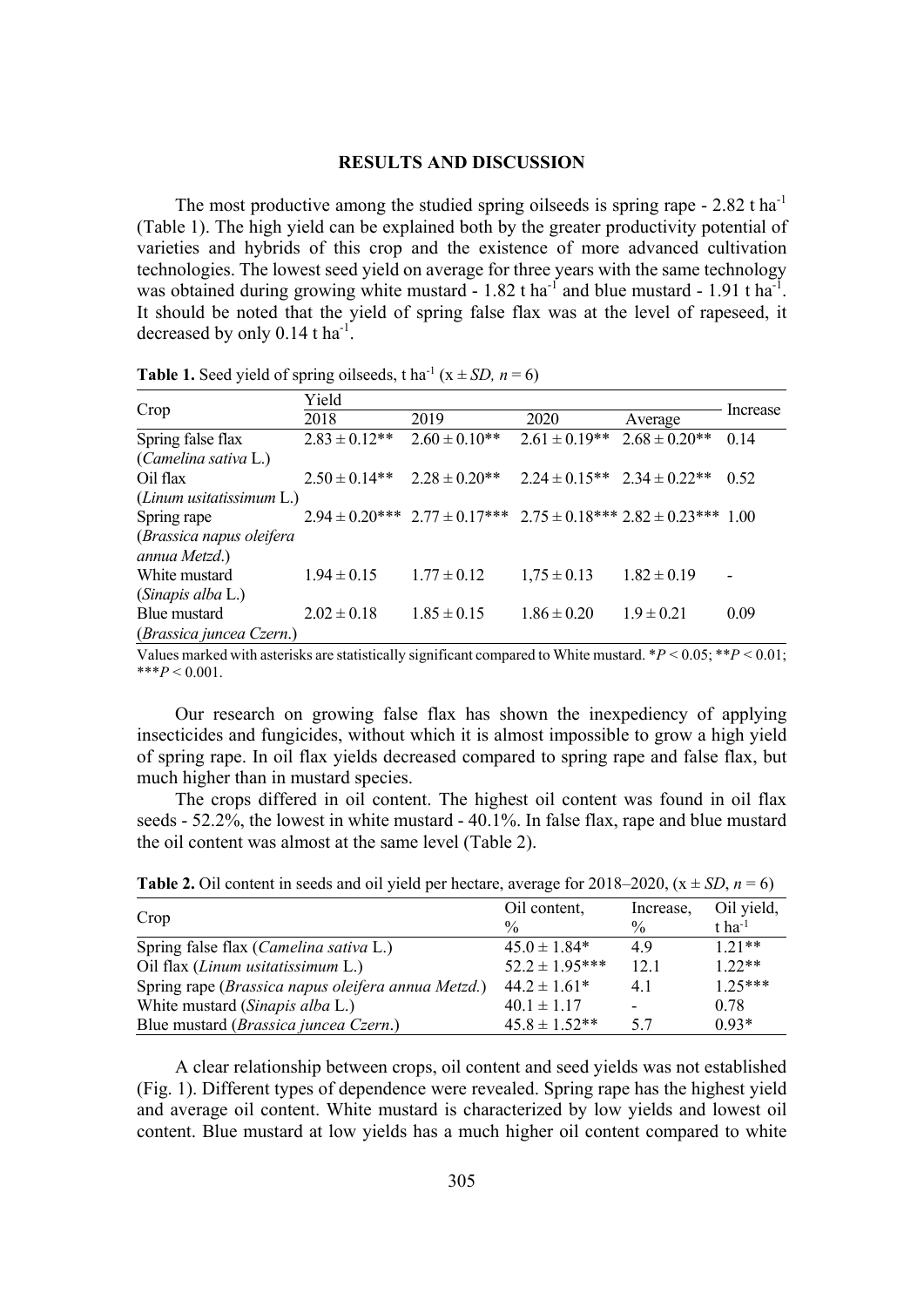mustard. Oil flax combines the highest oil content and average yield. The false flax has a relatively high yield and average oil content.



**Figure 1.** The relationship between yield and oil content in the oilseeds, average for 2018–2020  $(x \pm SD, n = 6)$ .

An important integral indicator of crop productivity is the yield of oil per hectare. This indicator is the highest in the most productive crop - spring rape. Mustard species have the lowest oil yield. In false flax it is 1.21 t ha<sup>-1</sup>, in oil flax - 1.22 t ha<sup>-1</sup>. Oil flax has a lower yield compared to false flax, but much higher oil content, which provides almost the same oil yield. Given that the price of flax oil and false flax oil is always higher than rapeseed oil and the cost of cultivation is lower, oil flax and false flax provide high economic efficiency. Their cultivation has also a significant environmental effect.

In the last decades, great attention has been given to unsaturated fatty acids because of their beneficial effect on the function of multiple internal organs, protective and antioxidant effects and their potential to replace saturated fats in nutrition (Varga, 2018).

The composition of fatty acids in our studies was characterized by the following indicators. In almost all crops, excepting white mustard, the main fatty acids of the oil were three acids: linolenic, linoleic and oleic (Table 3). In oil flax and spring rape their content was 91.4% and 92.0% respectively. In terms of linolenic acid content, oil flax (56.2%) and false flax (48.8%) prevailed. Blue mustard had a higher content of linoleic acid. Spring rape was characterized by the highest content (60.5%) of oleic acid.

The content of erucic acid, harmful to animals and humans, in the experiment was within acceptable limits (spring false flax - 3.0%, spring rape - 0.2%, oil flax - 0.2%). Exceptions were blue mustard (21.4%) and white mustard (44.5%).

The results of the fatty acids' composition analysis show that the most physiologically valuable are oils from flax and false flax. The composition of the main fatty acids of false flax oil is similar to flaxseed oil. The oil from these crops contains an extremely useful for human health composition of fatty acids.

In research Kolláthová et al. (2019) the analyzed oils (sunflower, soybean, flaxseed and rapessed) 4 oilseeds mainly composed of polyunsaturated fatty acids (PUFA), with the exception of rapeseed oil which primarily contained monounsaturated fatty acids (MUFA). The saturated fatty acid (SFA) content, except for soybean oil, was below 10%.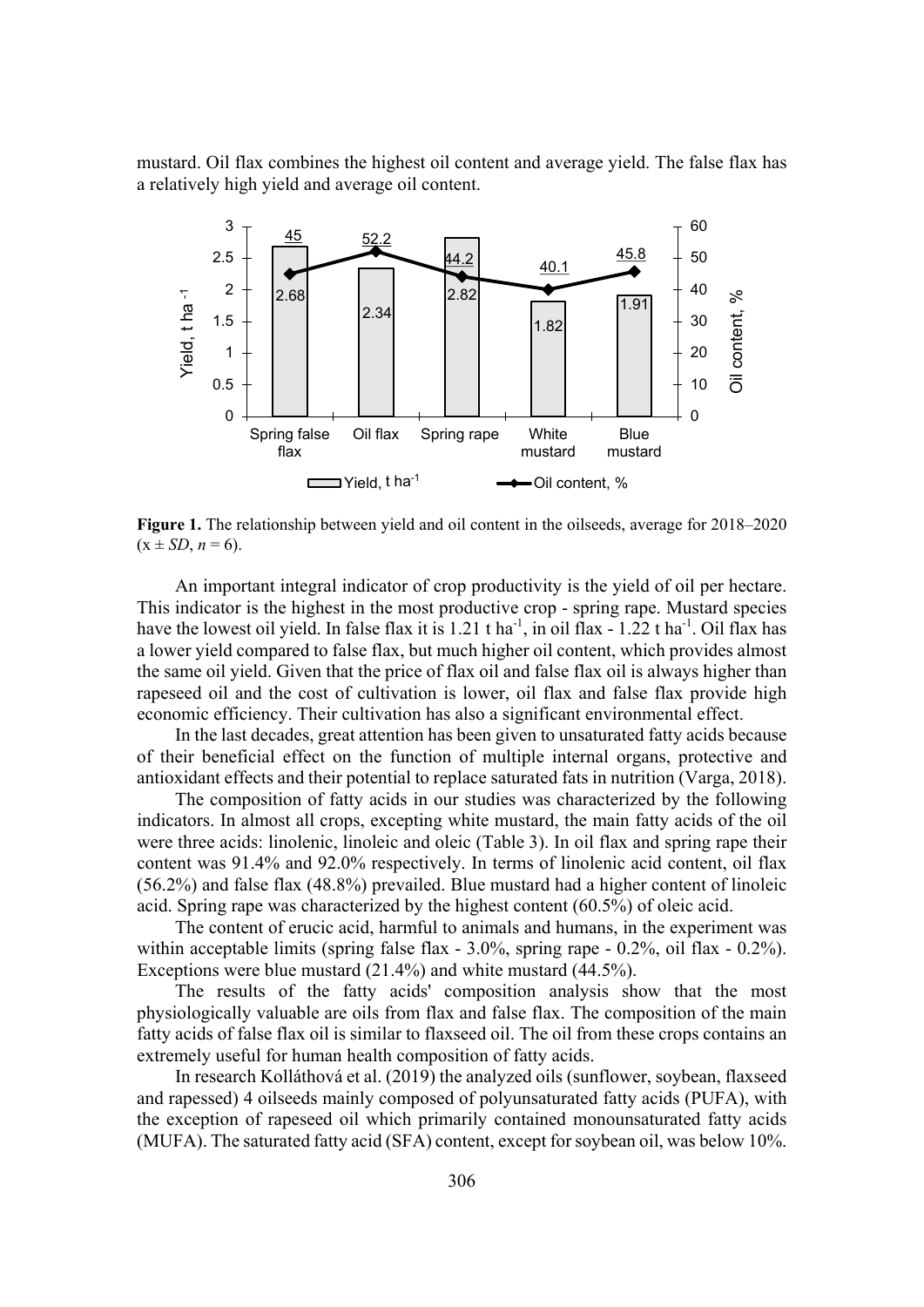The most optimal ratio between n-6 and n-3 unsaturated fatty acids (USFA) was found in rapeseed oil (2.22:1).

**Table 3.** The content of fatty acids in the oil (%) depending on the crop, average for 2018–2020  $(x \pm SD, n = 6)$ 

|                               | omega-3             | omega-6             | omega-9                                |                     |
|-------------------------------|---------------------|---------------------|----------------------------------------|---------------------|
| Crop                          | Linolenic           | Linoleic            | Oleic                                  | Erucic              |
|                               | (C 18: 3, n3)       | (C 18:2, n6)        | (C 18:1, n9)                           | (C 22: 1, n9)       |
| Spring false flax             | $48.8 \pm 1.21$ *** | $17.2 \pm 0.62$ *** | $18.1 \pm 0.84*$                       | $3.0 \pm 0.22***$   |
| (Camelina sativa L.)          |                     |                     |                                        |                     |
| Flax oil                      | $56.2 \pm 1.30***$  | $19.2 \pm 0.74***$  | $16.0 \pm 0.95^*$                      | $0.2 \pm 0.03$ ***  |
| $(Linum$ usitatissimum $L$ .) |                     |                     |                                        |                     |
| Spring rape (Brassica napus   | $11.3 \pm 0.95***$  | $20.2 \pm 1.05***$  | $60.5 \pm 1.42$ *** $0.2 \pm 0.02$ *** |                     |
| oleifera annua Metzd.)        |                     |                     |                                        |                     |
| White mustard                 | $22.0 \pm 1.00$     | $8.3 \pm 0.20$      | $20.5 \pm 0.93$                        | $44.5 \pm 1.20$     |
| (Sinapis alba L.)             |                     |                     |                                        |                     |
| Blue mustard                  | $21.2 \pm 0.86$     | $26.5 \pm 1.15***$  | $24.4 \pm 1.07*$                       | $21.4 \pm 0.71$ *** |
| (Brassica juncea Czern.)      |                     |                     |                                        |                     |

The study hypothesizes that false flax (Camelina sativa L.), as a high-value biofuel feedstock, could be grown under humid conditions of western Lithuania and that nitrogen fertilisation could influence its seed yield and oil content.Methyl esters of false flax oil have a high iodine value and an especially high content of polyunsaturated linolenic acid: it reached 38.2% in winter false flax oil and 34.3% in summer false flax oil (Karcauskiene et al., 2014).

Omega-6 predominates in the foods that are the basis of our daily diet (pork, butter, sunflower oil, etc.). For a healthy diet, the intake of linoleic (omega-6) and  $\alpha$ -linolenic (omega-3) acids with food should be well balanced and the optimal ratio of these acids should be 5:1. In some recommendations it is even found 3:1 and 2:1. In modern food the ratio is far from optimal and reaches 30:1, i.e. there is a significant deficit of omega-3.

To achieve acid balance, you need to use flaxseed or false flax oil, which are high in omega-3. Flaxseeds have nutritional characteristics and are rich source of  $\omega$ -3 fatty acid:  $\alpha$ -linolenic acid (ALA), short chain polyunsaturated fatty acids (PUFA), soluble and insoluble fibers, phytoestrogenic lignans (secoisolariciresinol diglycoside-SDG), proteins and an array of antioxidants (Singh et al., 2011; Goyal et al., 2014).

### **CONCLUSIONS**

Among the studied crops, spring false flax provides a seed yield of  $2.68$  t ha<sup>-1</sup>, which is only 0.14 t ha<sup>-1</sup>less compared with spring rape - the most productive crop.

The most physiologically valuable for the human body are flaxseed oil and false flax oil. The content of omega-3 fatty acid is highest in flax oil (56.2%) and spring false flax (48.8%). The oil yield of these crops is 1.21 t ha<sup>-1</sup> and 1.22 t ha<sup>-1</sup> respectively.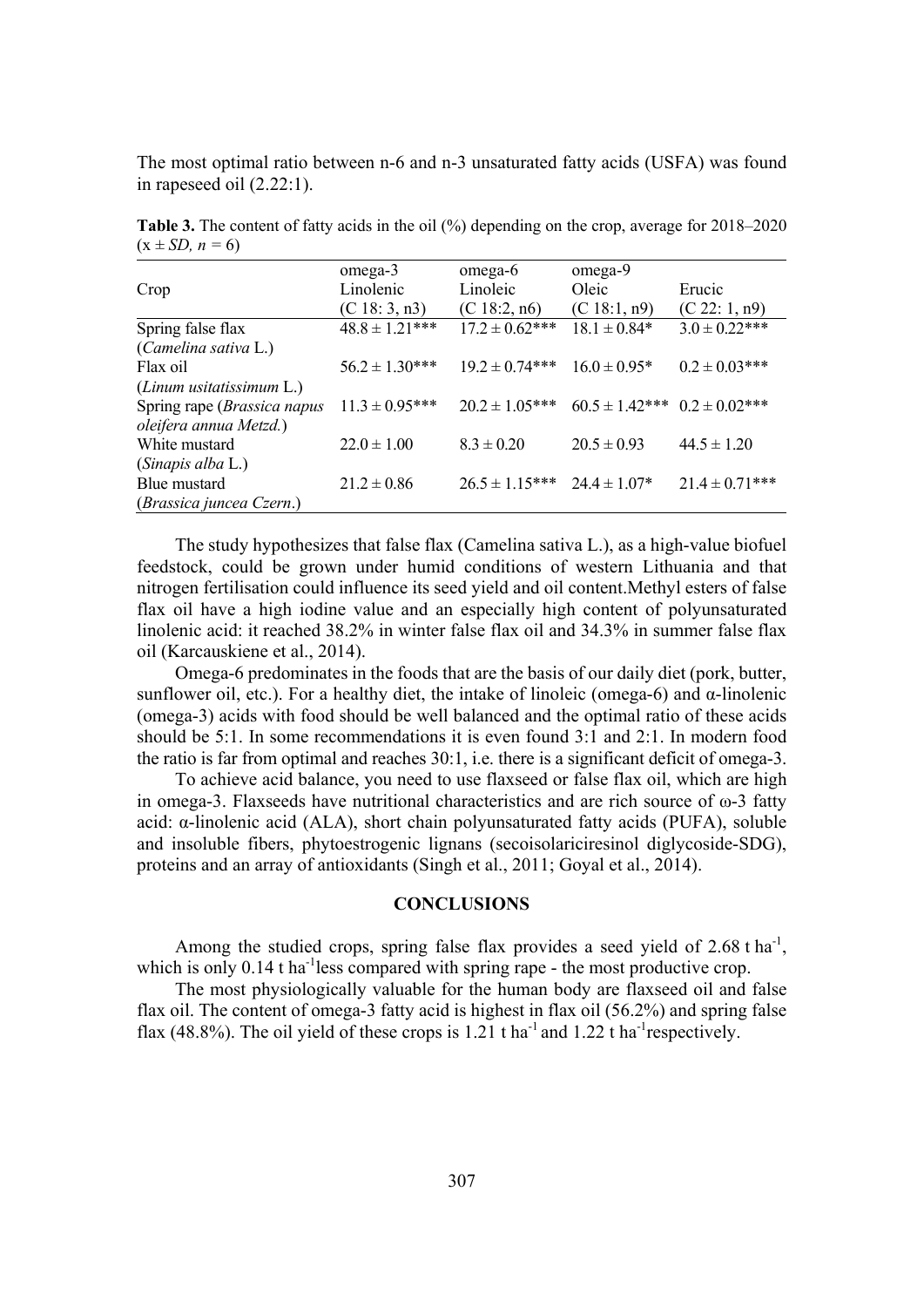#### **REFERENCES**

- Bansal, S. & Durrett, T.P. 2016. Camelina sativa: An ideal platform for the metabolic engineering and field production of industrial lipids. *Biochimie* **120**, 9–16. https://doi.org/10.1016/j.biochi.2015.06.009
- Burbulis, N., Blinstrubienė, A., Kuprienė, R. & Žilėnaitė, L. 2009. Effect of genotype and medium composition on flax (*Linum usitatissimum L.*) anther culture. *Agronomy Research* **7**(Special issue I), 204–209.
- Chen, C., Bekkerman, Afshar, R.K. & Neill, K. 2015. Intensification of dryland cropping systems for bio-feedstock production: Evaluation of agronomic and economic benefits of Camelina sativa. *Industrial Crops and Products* 71, 114–121. https://doi.org/10.1016/j.indcrop.2015.02.065
- Drozd, I.F. 2011. Fatty acid composition of oilseed flax in the western region of Ukraine. *Biuleten Instytutu zernovoho hospodarstva* 40, 72–76 (in Ukrainian).
- Henriksen, B.I.F., Lundon, E, Abrahamsen, U. & Eltun, R. 2009. Nutrient supply for organic oilseed crops, and quality of potential organic protein feed for ruminants and poultry. *Agronomy Research* **7**(Special issue II), 592–598.
- Goyal, A., Sharma, V., Upadhyay, N., Gill, S. & Sihag, M. 2014. Flax and flaxseed oil: an ancient medicine & modern functional food. *J. Food Sci. Technol*. **51**, 1633–1653. https://doi.org/10.1007/s13197-013-1247-9
- Kakabouki, I., Folina, A., Karydogianni, S., Zisi, Ch. & Efthimiadou, A. 2020. The effect of nitrogen fertilization on root characteristics of *Camelina sativa* L. in greenhouse pots. *Agronomy Research* **18**(3), 2060–2068. https://doi.org/10.15159/AR.20.178
- Karcauskiene, D., Sendžikienė, E., Makarevičienė, V., Zaleckas, E., Repšienė, R. & Ambrazaitienė, D. 2014. False flax (*Camelina sativa* L.) as an alternative source for biodiesel production. *Zemdirbyste-Agriculture* **101**, 161–168. https://doi.org/10.13080/za.2014.101.021
- Kiryluk, A. & Kostecka, J. 2020. Pro-Environmental and Health-Promoting Grounds for Restitution of Flax (*Linum usitatissimum L.*) Cultivation. *J. Ecol. Eng.* 21(7), 99–107. https://doi.org/10.12911/22998993/125443
- Kolláthová, R., Varga, B., Ivanišová, E., Gálik, B., Bíro, D., Rolinec, M., Juráček, M., Šimko, M., Hanušovsky, O. & Zábranský, Ľ. 2019. The content of nutrients and fatty acids profile in different oilseeds. *Journal of Central European Agriculture* **20**(4), 1063–1068. https://doi.org//10.5513/JCEA01/20.4.2320
- Košir, I.J. 2013. Lucosinulates content in camelina *(Camelina sativa L.)* seeds and oilcakes with regard to production location. *Hmeliarski bilten / Hop Bulletin* 20, 82–88.
- Lykhochvor, A. 2017. Yield and seed quality of spring oilseed crops. Folia pomeranae *XQLYHUVLWDWLV WHFKQRORJLDH 6WHWLQHQVLV \$JULFXOWXUD \$OLPHQWDULD Piscaria* **336**(43), 75–82. http://dx.doi.org/10.21005/aapz2017.43.3.09
- Lykhochvor, V.V., Konyk, H.S. & Lykhochvor, A.M. 2016. False flax is a source of all unsaturated acids. *Ahrobiznes sohodni* 21, 48–51 (in Ukrainian).
- Liubchenko, A., Liubchenko, I., Riabovol, Ia., Riabovol, L., Serzhuk, O., Cherno, O. & Vyshnevska, L. 2020. Analysis of the duration of the vegetation period and phases of development of Somaclonal lines of Camelina sativa. *Ukrainian Journal of Ecology* 10(3), 1–5. doi: 10.15421/2020\_124
- Maršalkienė, N., Žilėnaitė, L. & Karpavičienė, B. 2020. Oil content and composition in seeds of Camelina sativa and Crambe abyssinica cultivars. *Journal of Elementology* 25(4), 1399–1412. doi: 10.5601/jelem.2020.25.3.2023